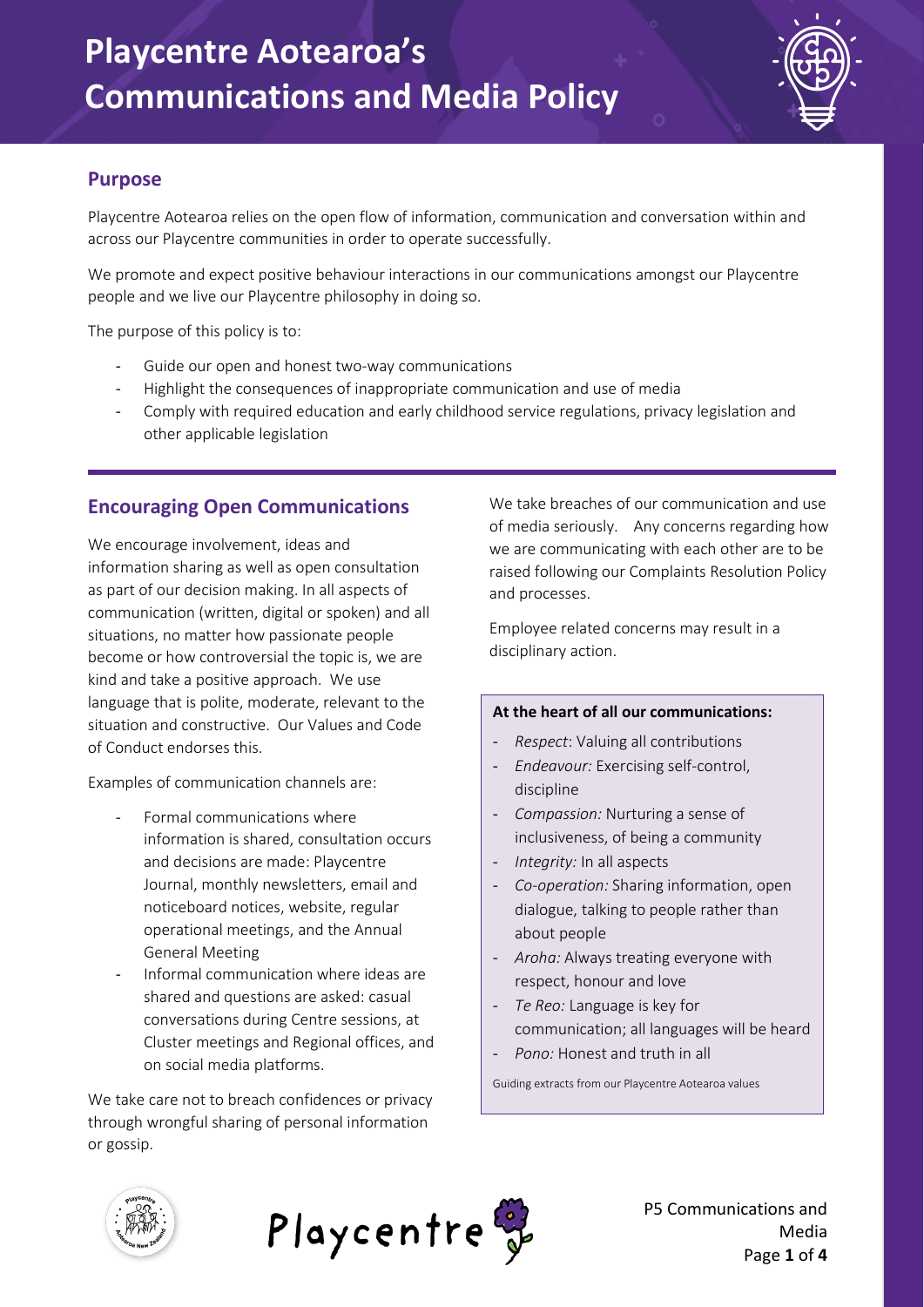## **Playcentre Aotearoa's Communications and Media Policy**

#### **Our Use of Meetings**

Coming together to meet, in any form, is valuable for Playcentre Aotearoa. We encourage good meeting practices that involve the right people given the meeting's purpose and decisions to be made, gathering in person or virtually to progress Playcentre Aotearoa's interests.

It is expected that our meeting practices include appropriate notice of meeting, a published agenda so everyone comes prepared to share and contribute, agreed facilitation and participation practices, and followed up with distributed or accessible minutes and actions.

We seek co-operative development of decisions and consensus as primary methods for reaching an acceptable outcome. Our decisions will put tamariki first and be centre driven. Where unavoidable we put decisions to the vote.

### **Our Use of Social Media and Communication Technology**

We endorse the appropriate, positive and constructive use of social media channels and communication technology to connect our Playcentre communities together and into our wider communities.

Communication technology such as our Playcentre intranets, internets and social media pages (for example Facebook, YouTube, LinkedIn, Instagram etc) are valuable channels of sharing and sourcing Playcentre information. Social media is an effective informal communication channel enabling easy and open two-way conversations.

However, there is the potential for significant risks associated with inappropriate use, including legal ramifications and risk to reputation. The presence of Playcentre Aotearoa on any social media channel must be managed responsibly. Any misleading or inaccurate content or content violating our Code of Conduct will be required to be deleted or amended. This requirement can be

made by Centre Presidents, Regional Manager, National team members, Trustee Board members or equivalent of anyone responsible for the administration of the social media channel and of the person posting the content.

All use of communication technology must ensure

- Any official publicly-facing Playcentre Aotearoa social media channels, including channels for Centres, that speak on behalf of Playcentre nationally, regionally or in local communities must be authorised by the National Communications Manager or equivalent and moderated by senior Playcentre employees or in the case of Centres, by the Centre President or equivalent.
- Any internally facing Playcentre social media channels have authorised administrators and clearly set rules of constructive and positive engagement and moderate the channel accordingly. All Playcentre Aotearoa policy and required conduct stands.
- All posts made in any social media channel on behalf of or appearing to be on behalf of Playcentre Aotearoa as an organisation are done so with the correct authority and correct messaging. If in doubt, check first.
- The use of technology, posts or links do not contravene proprietary information and content, privacy confidentiality, brand, trademark, copyright, or appropriateness.
- All unacceptable or inappropriate use is avoided, which would include anything that could be considered offensive, objectionable, harassing, threatening, dangerous, or illegal
- No interference with Playcentre work and supervision of tamariki duties
- Clarity of the message being shared.

Our shared undertakings -

- Social media is about building communities. We will remember to be respectful, be helpful, and be positive. We will only write about what we know.



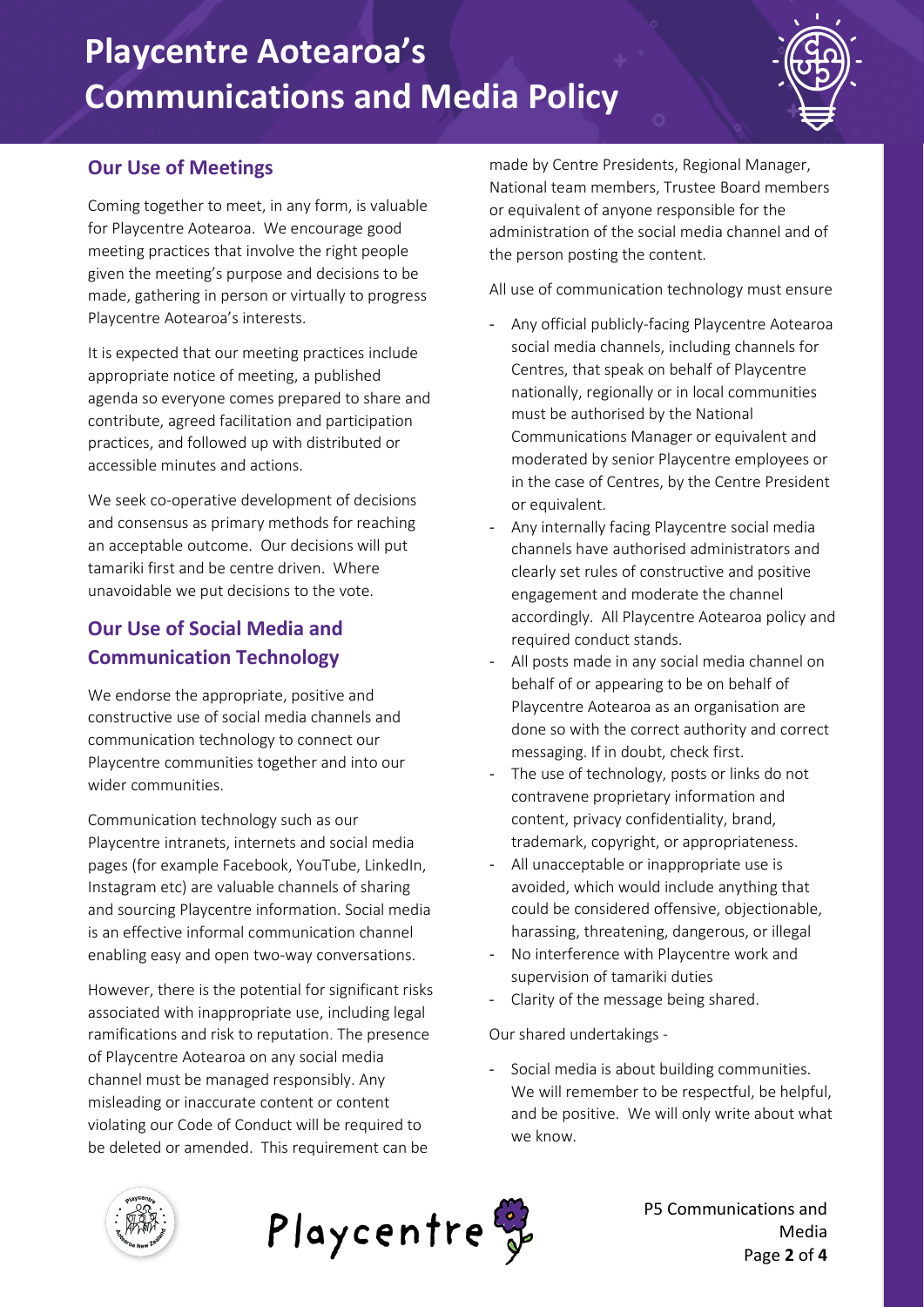# **Playcentre Aotearoa's Communications and Media Policy**



- We will avoid duplication or confusion of "source of truth" content and instead direct information requests and points of clarification to the knowledge source - be it a Playcentre Aotearoa office holder in a position to comment, or to our official website or intranet.
- Social media posts and interactions will reflect the principles and values of our Playcentre Aotearoa philosophy
- Social media channels are currently used as a supplementary form of communication. Official Playcentre Aotearoa communications will be through email, post and official newsletters.
- Given the nature of their role, employees (even if also a member or volunteer) will avoid expressing personal opinions and views as it relates to Playcentre Aotearoa matters on social media channels where the topic is outside of their area of responsibility and/or on areas that may be or are controversial. Instead they are to guide and progress conversations respectfully with established facts and information within their areas of responsibility. They may share play and learning ideas. To be clear and to avoid conflict of interest, confusion of message or unintended consequences, employees will only comment on social media about matters they have direct responsibility for and authorisation to comment on behalf of Playcentre Aotearoa.
- Social media is not a default, replacement or alternative channel to raise complaints. Instead, our Complaint Resolution Policy and procedures will apply.
- Social Media is not an appropriate place to discuss any aspects related to someone's employment or Human Resource practices
- Any concerns regarding the use of social media are to be raised following our Complaint Resolution Policy and procedures
- The use of social media continues to evolve, and it is expected that these undertakings may adjust to accommodate future changes in and learnings from social media

### **Our Use of Visual Media**

We acknowledge the value, impact and pride that visuals bring to our communications and media channels. Where possible, we bring Playcentre Aotearoa and our activities to life by complementing our communication and media messages with relevant and authorised visuals originating from within our Playcentre Aotearoa environments and of our Playcentre people.

In addition to Playcentre Aotearoa logos and design graphics, visuals we use include photos, video clips, and images.

Ideally, all visuals used in and by Playcentre Aotearoa and our Centres, should have been taken by our people, in our environments, and of our activities.

Our shared undertakings -

- We will gain all appropriate approvals directly and in the case of a visual including a child, with the child's parent or caregiver's express permission
- We will use the visual for the purposes the visual is intended for and for which it has been authorised for
- Any visuals used will authentically and positively represent the quality of our services, the diversity of our Playcentre communities, and in general uphold the essence of Playcentre Aotearoa and our brand
- Format and quality of the visual will match the requirements of communications or media channel so to present the message clearly and Playcentre Aotearoa positively
- We will store and dispose visual media safely and securely in order to prevent breaches of use and privacy





P5 Communications and Media Page **3** of **4**